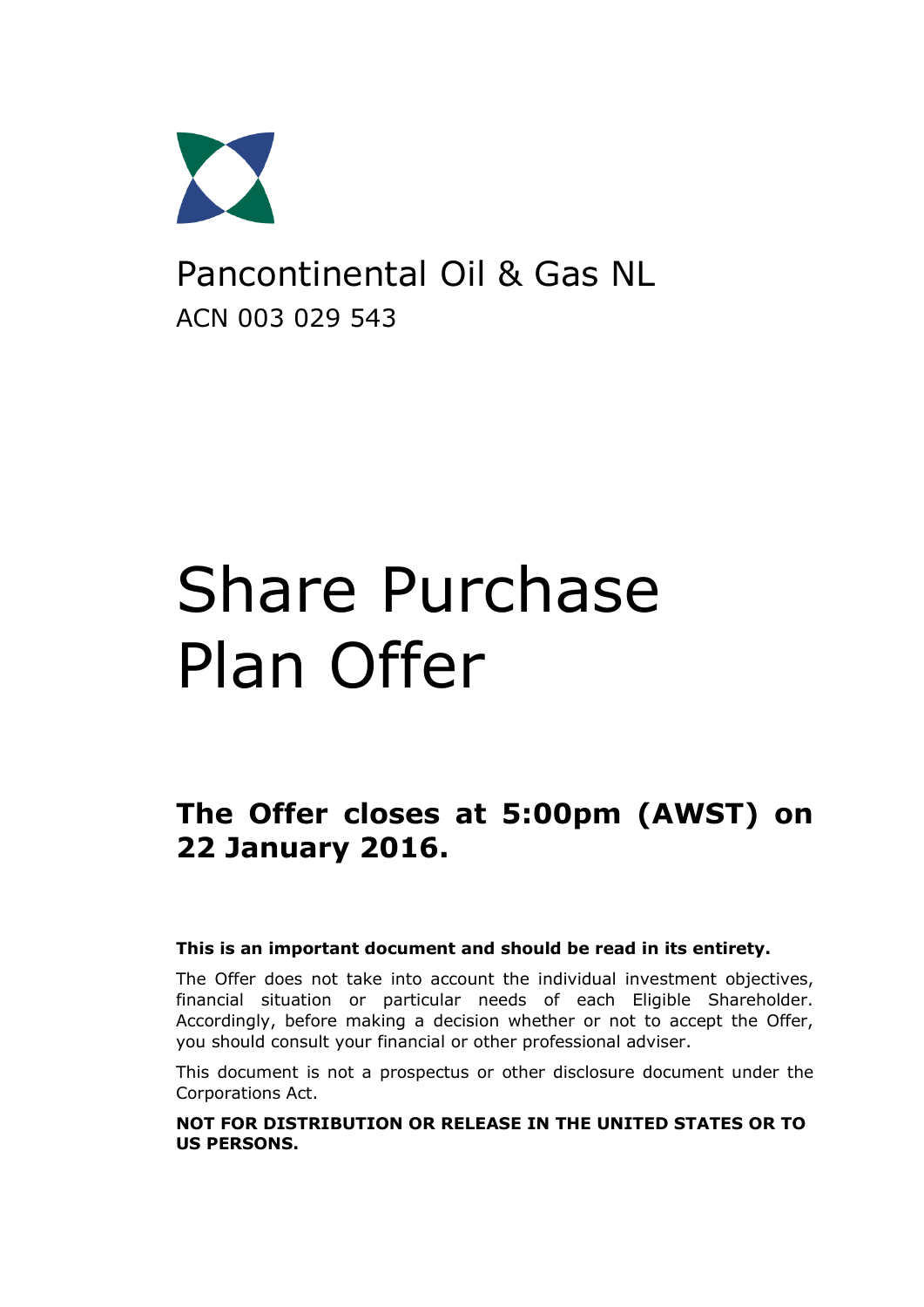### **Contents**

| Letter from the Chairman                                     |   |
|--------------------------------------------------------------|---|
| <b>Key offer information</b>                                 | з |
| <b>Frequently asked questions</b>                            | 5 |
| <b>Terms and conditions of the Share Purchase Plan Offer</b> |   |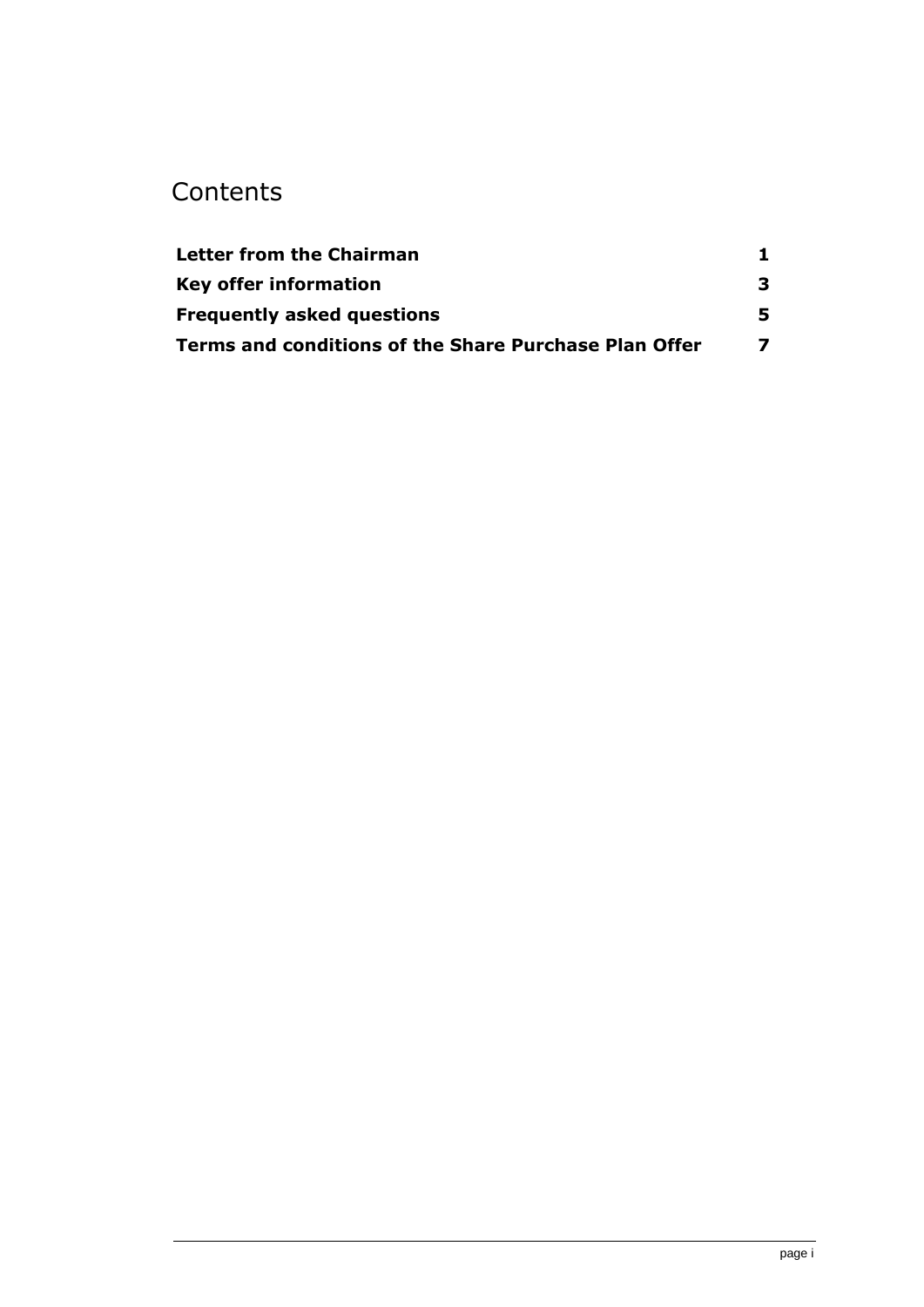# <span id="page-2-0"></span>Letter from the Chairman

24 December 2015

Dear Shareholder

#### **Pancontinental Oil & Gas NL Share Purchase Plan Offer**

On behalf of the Board, I am pleased to offer you the opportunity to apply for New Shares in Pancontinental Oil & Gas NL (**Pancontinental** or **Company**) under the Share Purchase Plan (**Offer**) which was announced on 4 December 2015. The Offer follows the placement to institutional and professional investors on 11 December 2015, raising approximately A\$738,000 before costs (**Placement**).

The funds raised from the Placement and Offer will be used to further fund the exploration activities on the Company's existing exploration projects in Kenya and Namibia, namely:

- (a) costs associated with the potential sale of a part interest in Namibia PEL 37;
- (b) farmout costs for Kenya L6; and
- (c) general working capital and other payables.

#### **The Offer will open on 24 December 2015 and will remain open until 5:00pm (AWST) on 22 January 2016.**

Under the Offer you can acquire up to A\$15,000 worth of New Shares without paying any brokerage or other charges.

The Offer Price is A\$0.004, being the same price paid by investors under the Placement, representing a discount of 20% to Pancontinental's closing Share price on ASX on 1 December 2015 (being the last trading day before the details of the Offer were announced).

Pancontinental is targeting raising approximately A\$1 million under the Offer but retains the right to accept acceptances in excess of that number or close the Offer at a lesser amount (within the limits imposed by exception 15 in Listing Rule 7.2). Pancontinental reserves the ability to scale back applications and excess funds will be returned to applicants without interest. Participation in the Offer is optional and is open to Eligible Shareholders who are holders of Shares in Pancontinental at 5:00pm (AWST) on 3 December 2015 and whose registered address is in Australia, Hong Kong or New Zealand.

Full details of the Offer and how to participate are contained in the Terms and Conditions on pages [7](#page-8-1) to [167](#page-17-0) of this document which I encourage you to read and consider carefully.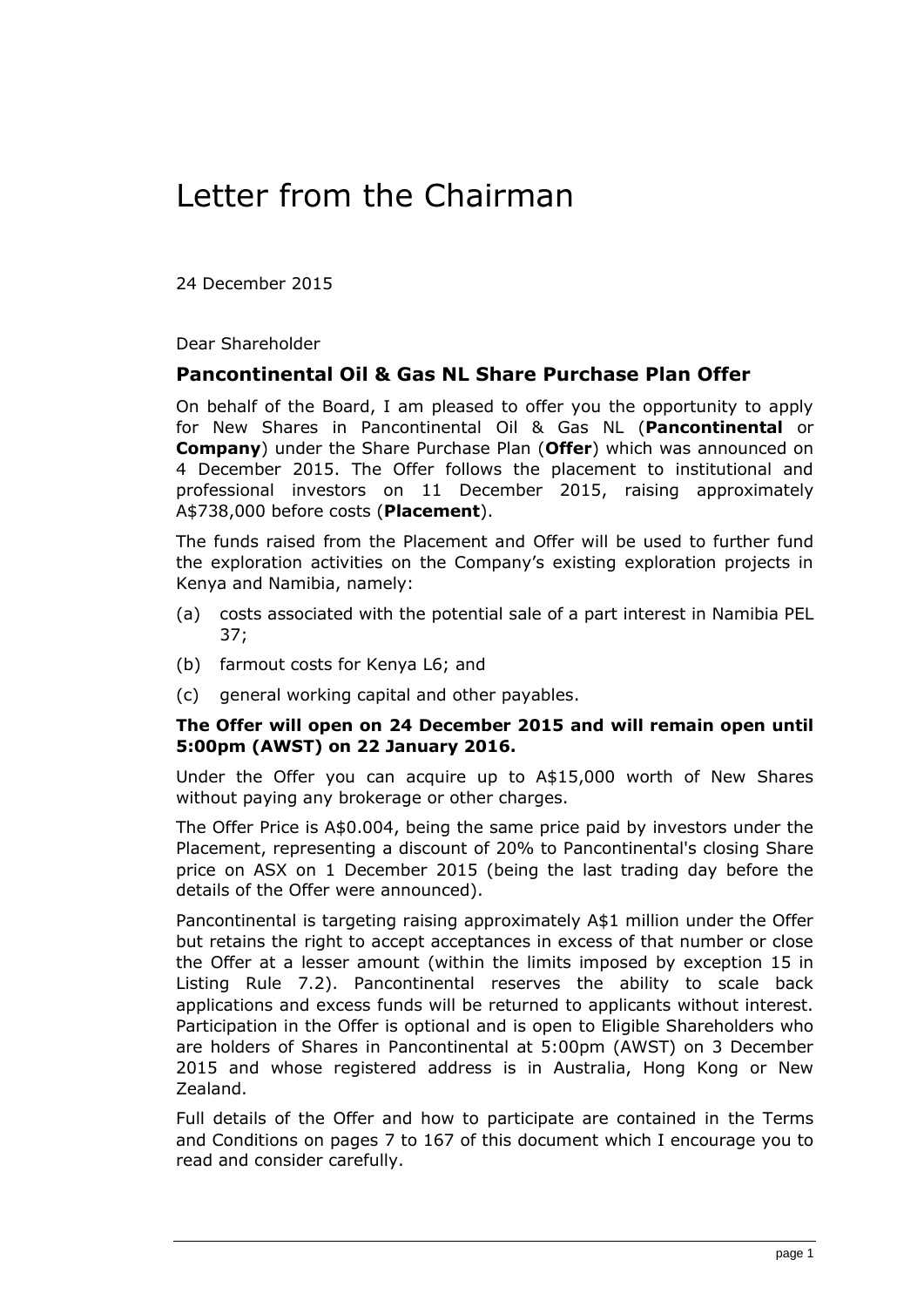If you have any questions, please contact the company's share registry, Advanced Share Registry Services, on (08) 9389 8033, or consult your financial or other professional adviser.

Thank you for your continued support of Pancontinental.

Yours sincerely

#### **HD Kennedy**

Chairman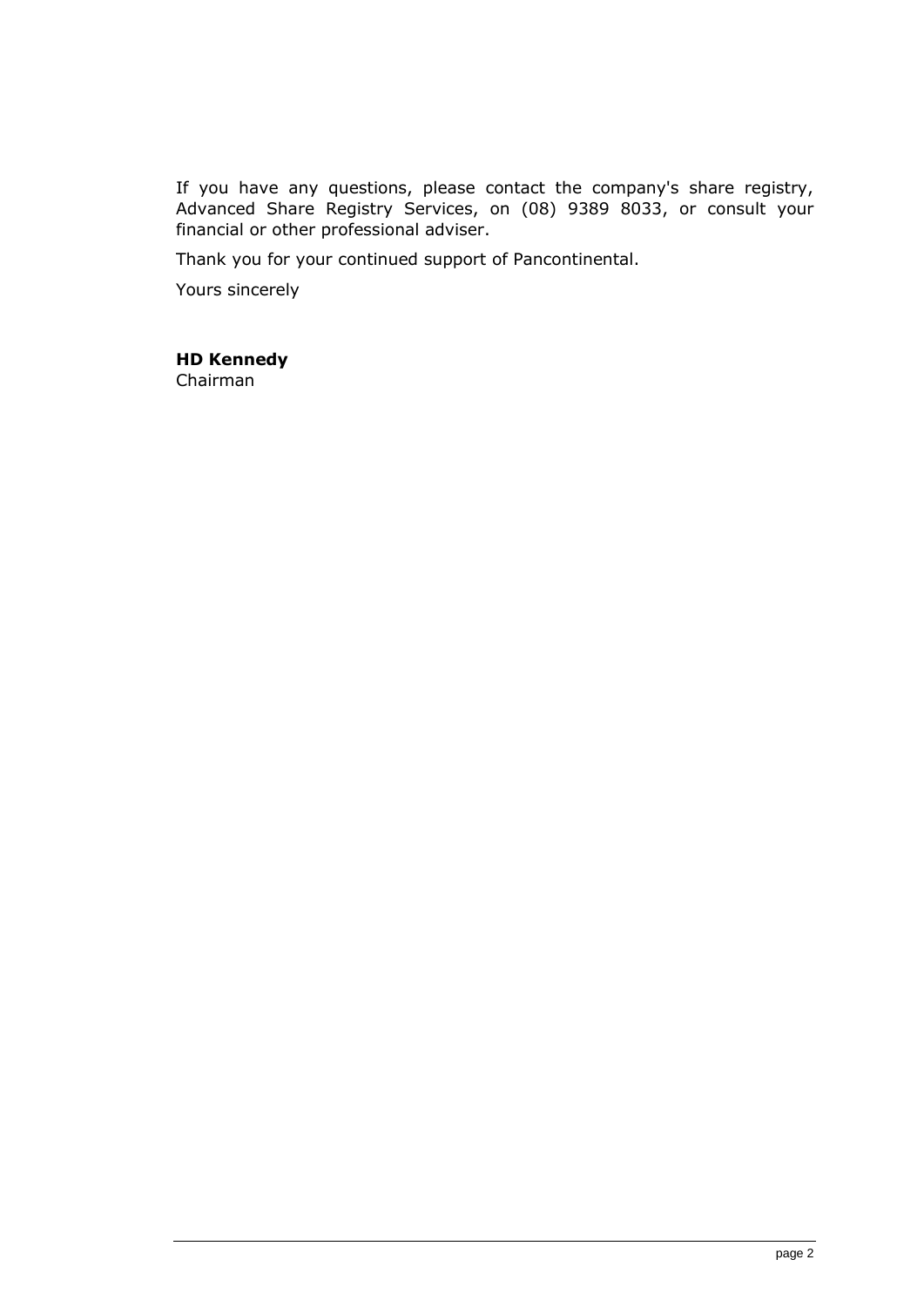# <span id="page-4-0"></span>Key offer information

### 1 Introduction

The Company is pleased to provide each Eligible Shareholder with the opportunity to subscribe for up to A\$15,000 of New Shares in Pancontinental under a share purchase plan on the Terms and Conditions set out in this document. Participation in the Offer will not incur brokerage costs.

Defined terms and abbreviations used in this document are set out in the Glossary in clause [21](#page-17-1) of the Terms and Conditions.

| Event                                                    | Date                             |
|----------------------------------------------------------|----------------------------------|
| <b>Record Date</b>                                       | 5:00pm (AWST) on 3 December 2015 |
| <b>Announcement Date</b>                                 | 4 December 2015                  |
| Documents mailed to Eligible<br><b>Shareholders</b>      | 24 December 2015                 |
| Offer opens                                              | 24 December 2015                 |
| <b>Offer closes</b>                                      | 5:00pm (AWST) on 22 January 2016 |
| <b>Allotment Date</b>                                    | 29 January 2016                  |
| Despatch of holding statements /<br>confirmation advices | 29 January 2016                  |

### 2 Key dates

The timetable is indicative only and Pancontinental may, subject to its obligations under the Listing Rules, at its discretion, vary any of the above dates by sending a revised timetable to ASX. The commencement of trading of New Shares on the ASX is subject to confirmation from ASX.

### 3 Important notices

The Offer contained in this document is not a recommendation to purchase Pancontinental shares. If you are in any doubt about the Offer, you should consult your financial or other professional adviser.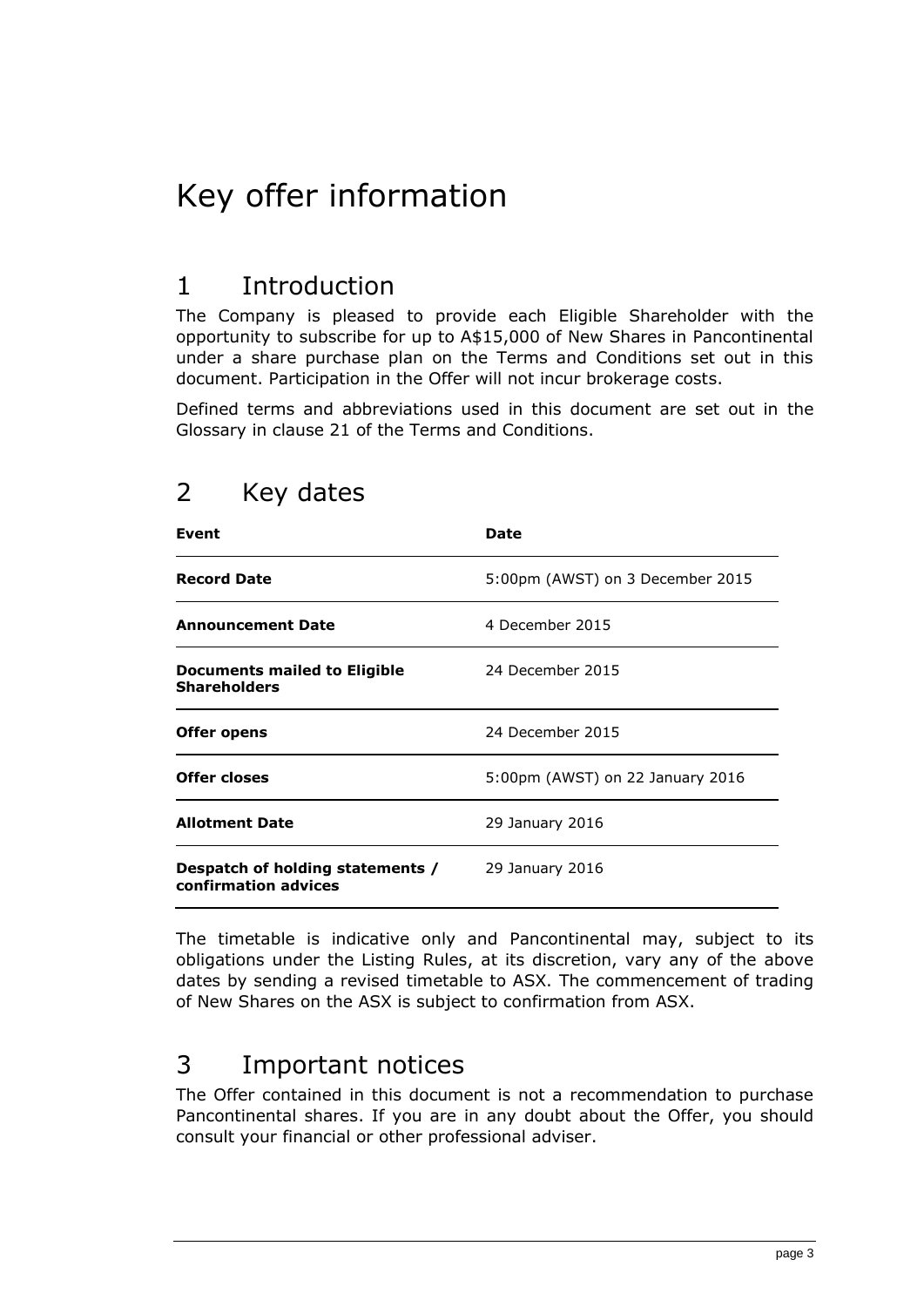If you apply to participate in the Offer by making a BPAY $\otimes^1$  payment or completing and returning the Application Form with a cheque or money order, you are accepting the risk that the market price of Shares may change between the date of the Offer and the Allotment Date. This means it is possible that, up to or after the Allotment Date, you may be able to buy Shares at a lower price than the Offer Price.

Participation in the Offer is not being offered, directly or indirectly, in the United States or to any person that is, or is acting for the account or benefit of, a US Person. This document and any related offering documents must not be mailed or otherwise transmitted or distributed in or into the United States or to any person that is, or is acting for the account or benefit of, a US Person.

#### **Hong Kong**

WARNING: The contents of this document have not been reviewed by any Hong Kong regulatory authority. You are advised to exercise caution in relation to the Offer. If you are in doubt about any contents of this document, you should obtain independent professional advice.

#### **Nominees and Custodians**

Nominees and custodians may not distribute any part of this document, and may not permit any beneficial shareholder to participate in the Offer, in any country outside Australia except, with the consent of Pancontinental, to beneficial shareholders resident in certain other countries where Pancontinental may determine it is lawful and practical to offer participation in the Offer.

#### **Announcements and share price**

Pancontinental recommends that you monitor its announcements and the Share price, which can be found on its website at [www.pancon.com.au](http://www.pancon.com.au/) and on the ASX website at [www.asx.com.au](http://www.asx.com.au/) (ASX code: PCL). The Share price can also be found in the financial pages of major Australian metropolitan newspapers.

### 4 Questions

If you have any questions in relation to the Offer or how to complete the Application Form, please call the share registry, Advanced Share Registry Services, on (08) 9389 8033, or consult your financial or other professional adviser.

 $\textdegree$  Registered to BPAY Pty Limited ABN 69 079 137 518. New Zealand and Hong Kong based shareholders cannot apply using BPAY® unless they have an Australian bank account.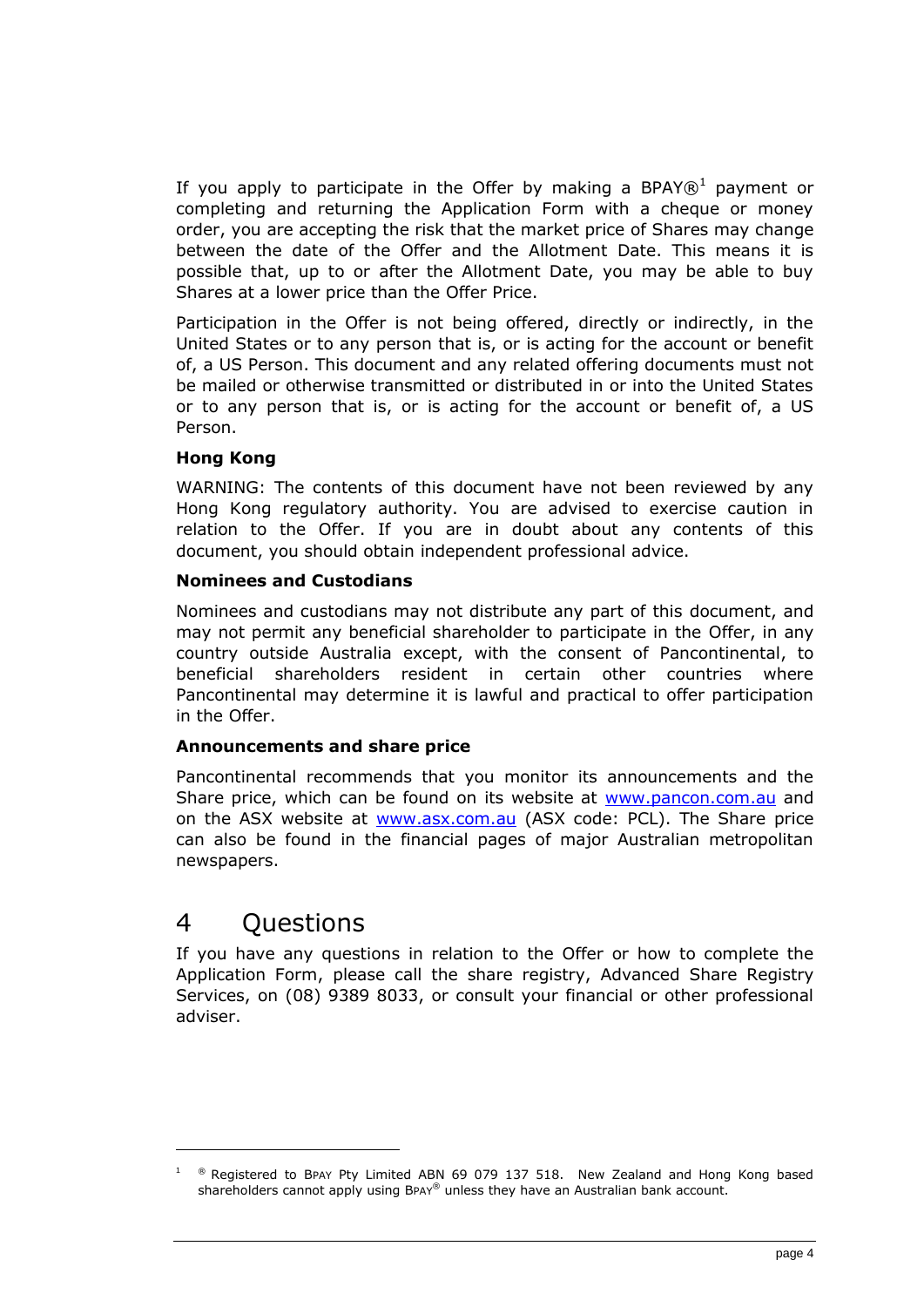# <span id="page-6-0"></span>Frequently asked questions

Set out below are answers to some key questions that you may have about the Offer. This table is qualified by and should be read in conjunction with the Terms and Conditions on pages [7](#page-8-1) to 17 of this document.

| Question                                            | Answer                                                                                                                                                                                                                                                                                                                                                                |
|-----------------------------------------------------|-----------------------------------------------------------------------------------------------------------------------------------------------------------------------------------------------------------------------------------------------------------------------------------------------------------------------------------------------------------------------|
| What is the Offer?                                  | The Offer enables Eligible Shareholders to apply to purchase up to<br>A\$15,000 worth of fully paid ordinary shares in Pancontinental at<br>\$0.004 per Share without paying any brokerage or other charges.                                                                                                                                                          |
|                                                     | The Offer Price of A\$0.004 per Share is a discount of 20% to<br>Pancontinental's closing Share price on ASX on 1 December 2015<br>(being the last trading day before the details of the Offer were<br>announced). The Offer Price is also less than the VWAP of Shares<br>over the five day trading period of 25 November to 1 December<br>2015.                     |
|                                                     | New Shares issued under the Offer will rank equally with existing<br>Shares as at the Allotment Date, and will be able to be traded on<br>the ASX (subject to ASX granting quotation of the New Shares).                                                                                                                                                              |
| Am I eligible to<br>participate?                    | You are eligible to participate if you fulfil the criteria set out in<br><b>clause 2</b> of the Terms and Conditions.                                                                                                                                                                                                                                                 |
|                                                     | You must have been a holder of Shares at 5:00pm (AWST) on 3<br>December 2015 (being the Record Date) and your registered<br>address must be in Australia, Hong Kong or New Zealand for you<br>to be eligible to participate, provided that you are not in the United<br>States and you are not, and you are not acting for the account or<br>benefit of, a US Person. |
|                                                     | If you are a nominee or custodian holding Shares on behalf of one<br>or more beneficial holders, you may also apply to purchase up to<br>A\$15,000 worth of Shares on behalf of each beneficial holder,<br>subject to complying with the criteria set out in <b>clause <math>7(b)</math></b> of the<br>Terms and Conditions.                                          |
| Do I have to                                        | Participation is optional.                                                                                                                                                                                                                                                                                                                                            |
| participate?                                        | If you do not wish to participate in the Offer, no action is required<br>on your part.                                                                                                                                                                                                                                                                                |
| Can I transfer my<br>entitlement to<br>participate? | No, you cannot transfer your right to purchase Shares under the<br>Offer to anyone else.                                                                                                                                                                                                                                                                              |
| How do I apply?                                     | To apply for Shares under the Offer you can either:                                                                                                                                                                                                                                                                                                                   |
|                                                     | Option 1: Pay by BPAY®                                                                                                                                                                                                                                                                                                                                                |
|                                                     | Make payment by BPAY® as shown on the Application Form. Hong<br>Kong and New Zealand based Shareholders cannot apply using<br>BPAY® unless they have an Australian bank account.                                                                                                                                                                                      |
|                                                     | Option 2: Pay by cheque or money order                                                                                                                                                                                                                                                                                                                                |
|                                                     | Complete and return the enclosed Application Form together with a                                                                                                                                                                                                                                                                                                     |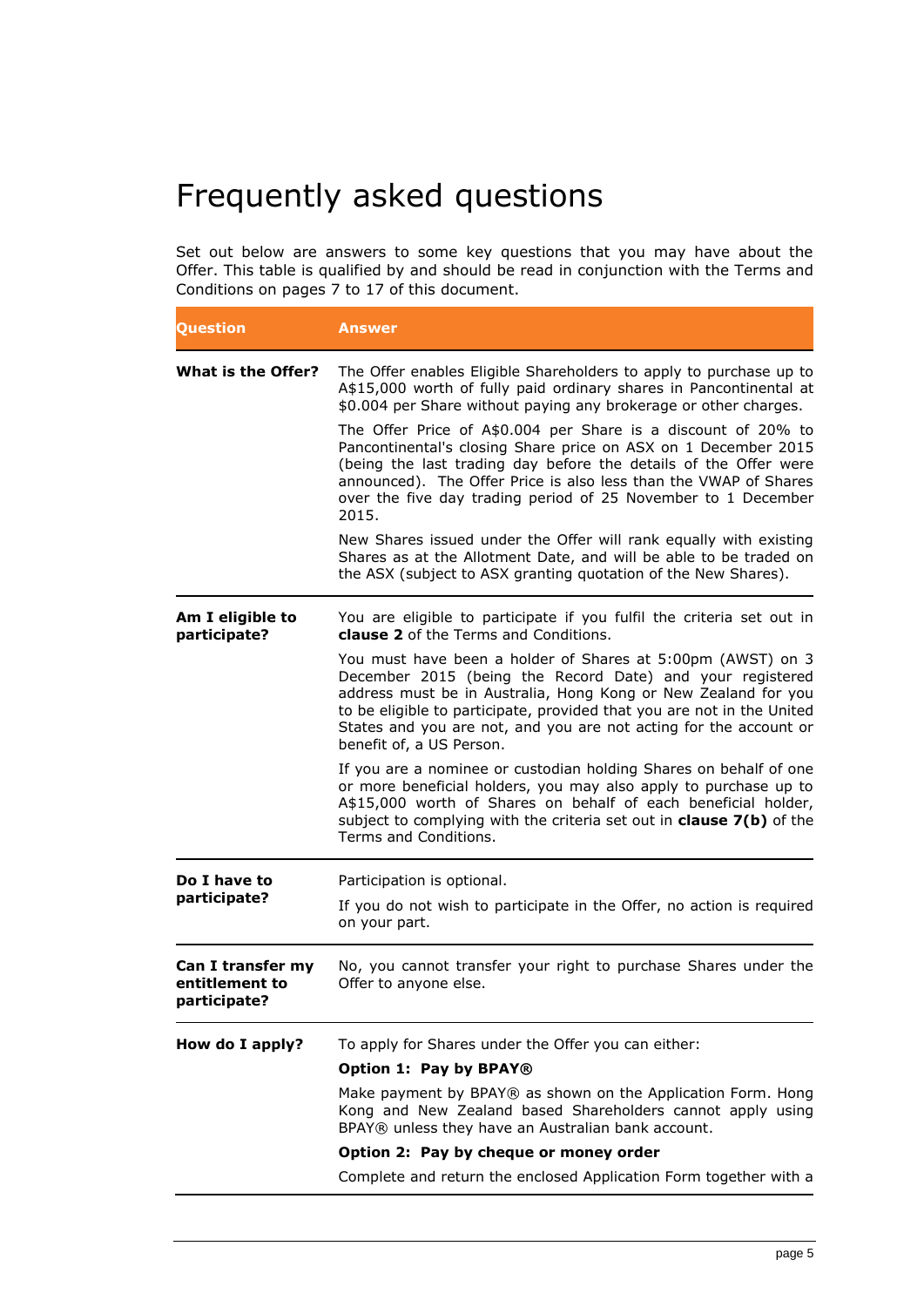| Question                                                      | <b>Answer</b>                                                                                                                                                                                                                                                                                                          |  |  |  |
|---------------------------------------------------------------|------------------------------------------------------------------------------------------------------------------------------------------------------------------------------------------------------------------------------------------------------------------------------------------------------------------------|--|--|--|
|                                                               | cheque or money order made payable to "Pancontinental Oil & Gas<br>NL Share Purchase Plan" as shown on the Application Form.                                                                                                                                                                                           |  |  |  |
| How much will<br>Pancontinental<br>raise under the<br>Offer?  | Pancontinental is targeting raising approximately A\$1 million under<br>the Offer but retains the right to accept acceptances in excess of<br>that number or close the Offer at a lesser amount (and in any<br>event within the limits imposed by exception 15 in Listing Rule<br>$7.2$ ).                             |  |  |  |
| What is the<br>maximum<br>investment for<br>each Shareholder? | The maximum investment for each Shareholder under the Offer is<br>A\$15,000.                                                                                                                                                                                                                                           |  |  |  |
| <b>How many New</b><br><b>Shares will I</b><br>receive?       | You may apply for a parcel of Shares under the Offer with one of<br>the application amounts set out in <b>clause <math>6(b)</math></b> of the Terms and<br>Conditions.                                                                                                                                                 |  |  |  |
|                                                               | In the absence of any scale back, the number of New Shares that<br>you will receive will be calculated by dividing the application<br>amount by the Offer Price.                                                                                                                                                       |  |  |  |
|                                                               | If Pancontinental, in its discretion, undertakes a scale back of<br>applications for New Shares, you may receive less than the parcel<br>of New Shares for which you have applied. Excess funds will be<br>returned to applicants without interest.                                                                    |  |  |  |
| When will I<br>receive my New<br>Shares?                      | New Shares are expected to be allotted on 29 January 2016 (being<br>the Allotment Date). Holding statements will also be despatched<br>on 29 January 2016.                                                                                                                                                             |  |  |  |
| When can I trade<br>my New allocated<br><b>Shares?</b>        | Subject to confirmation from ASX, you can trade your New Shares<br>after the Allotment Date. However, given the possibility that<br>applications may be scaled back, you should confirm your holding<br>on or after the Allotment Date before trading any New Shares you<br>believe you have acquired under the Offer. |  |  |  |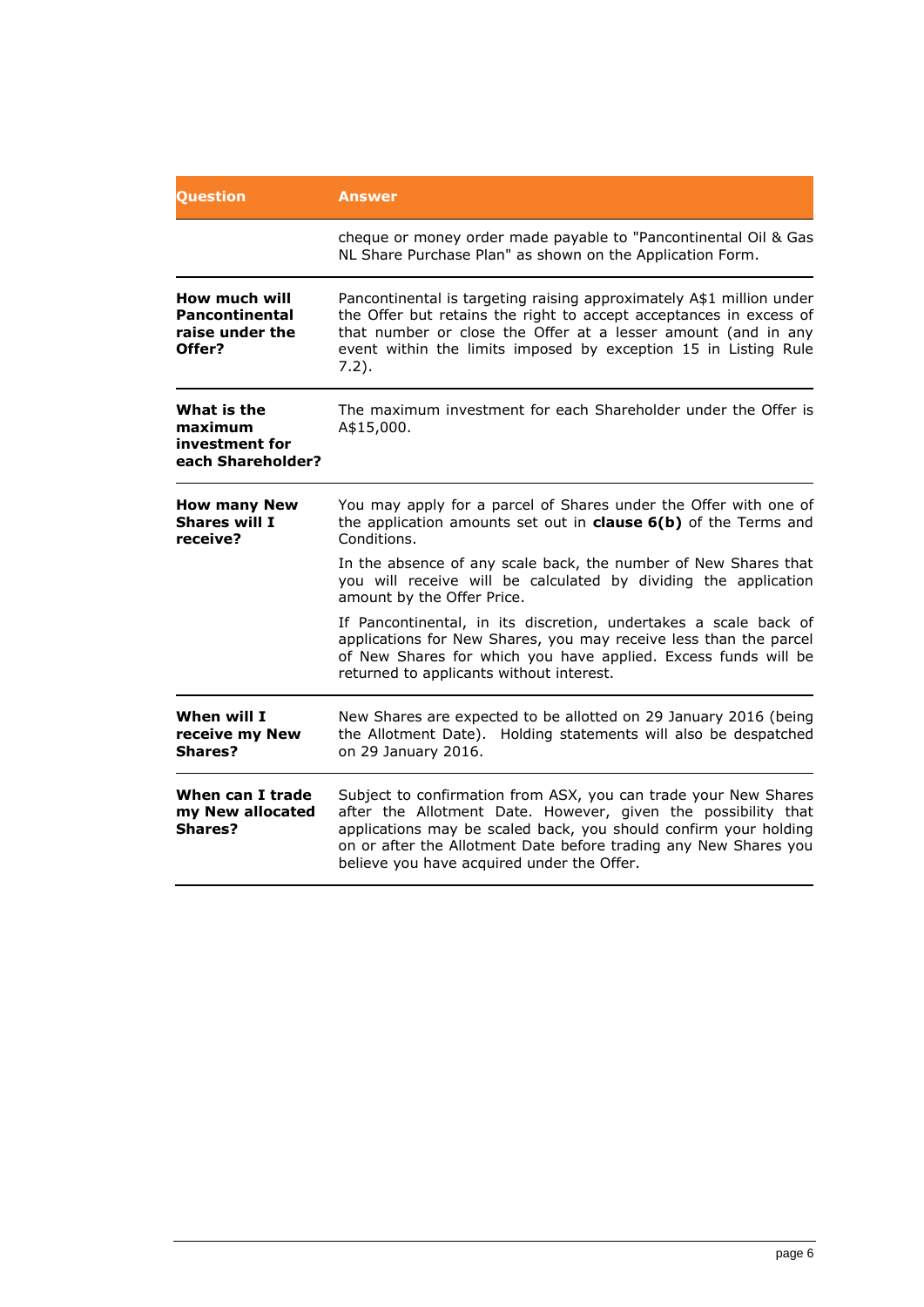# <span id="page-8-0"></span>Terms and conditions of the Share Purchase Plan Offer

### <span id="page-8-1"></span>1 Offer

The Offer entitles Eligible Shareholders to apply to purchase up to A\$15,000 worth of New Shares, subject to and in accordance with the Terms and Conditions set out below.

### <span id="page-8-2"></span>2 Eligibility to participate

- (a) You are eligible to participate in the Offer if you were a registered holder of Shares as at the Record Date with a registered address in Australia, Hong Kong or New Zealand, unless:
	- (i) you hold Shares on behalf of another person who resides outside Australia, Hong Kong or New Zealand; or
	- (ii) you are, or are acting for the account or benefit of, a US Person.
- (b) Pancontinental has determined that it is either unlawful or impracticable for holders of Shares with registered addresses in jurisdictions outside Australia, Hong Kong and New Zealand to participate in the Offer.
- <span id="page-8-3"></span>(c) If you are the only registered holder of a holding of Shares, but you receive more than one offer (for example, due to multiple registered holdings), you may only apply for one maximum parcel of New Shares.
- (d) Joint holders of Shares will be taken to be a single registered holder of Shares for the purposes of determining whether they are an Eligible Shareholder and a certification under clause [7\(a\)](#page-11-0)[\(xii\)](#page-12-1) by one joint holder will be effective in respect of the other joint holder(s).
- (e) If you are a Custodian for a beneficiary or beneficiaries, you may apply for one maximum parcel of New Shares for each beneficiary (or if you are a Custodian for two or more joint beneficiaries, for each such holding as if it was held by a single person). Further information in relation to how Custodians may apply for New Shares is set out in clause [7\(b\).](#page-12-0)
- (f) Directors and employees of Pancontinental who hold Shares may be Eligible Shareholders.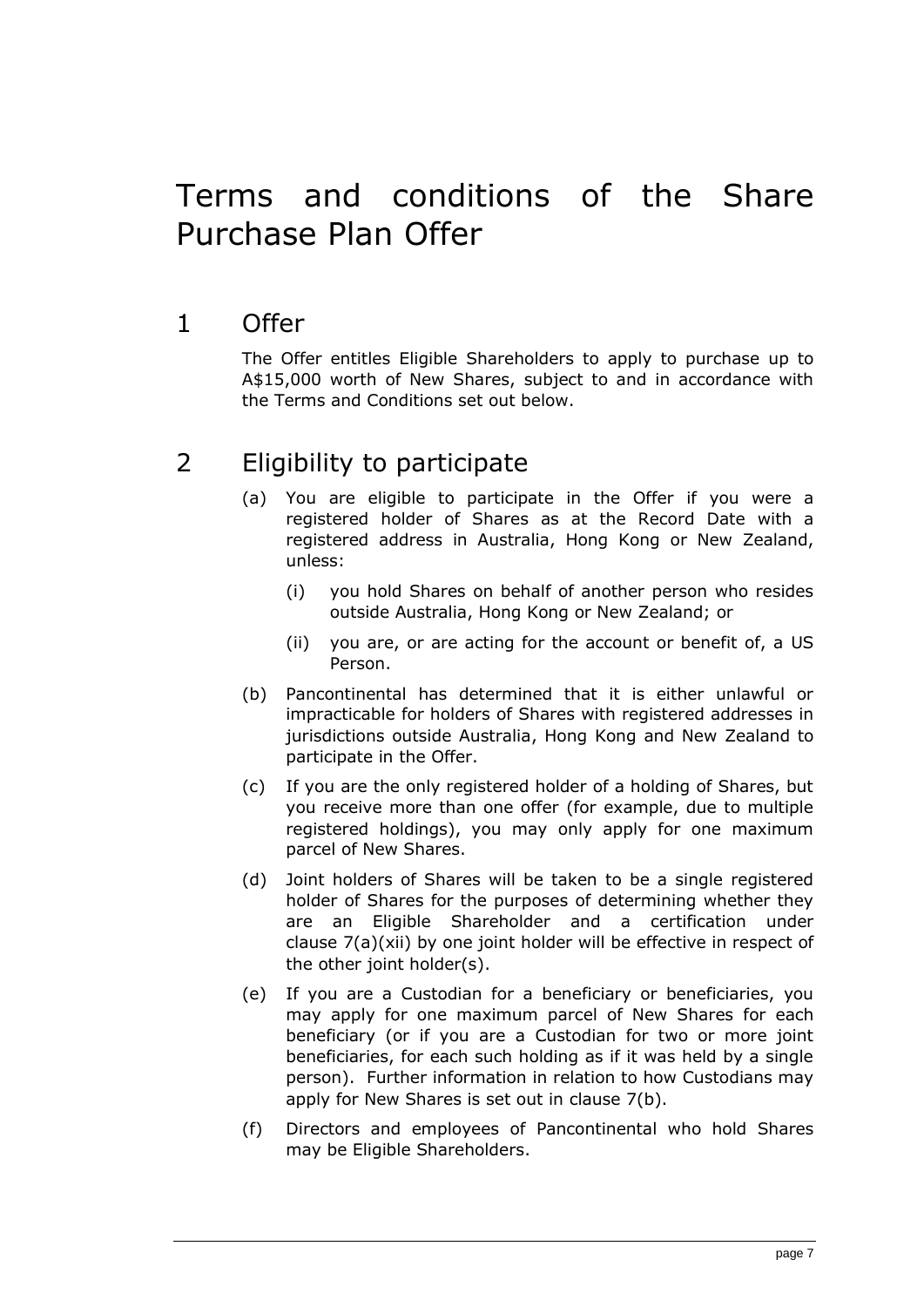### 3 Rights are non-renounceable

If you are an Eligible Shareholder, your rights under the Offer are personal to you and are non-renounceable, which means that you cannot transfer your rights to another person.

### 4 Offer price

- (a) The Offer Price for each New Share is A\$0.004, representing a discount of 20% to Pancontinental's closing Share price on ASX on 1 December 2015 (being the last trading day before the details of the Offer were announced).
- (b) The Offer Price represents a discount of approximately 21.07% to the VWAP of Shares over the five day trading period of 25 November to 1 December 2015.
- (c) Pancontinental obtained a waiver from the ASX from Listing Rules 7.1 and 10.11 on 14 December 2015 to the extent necessary to permit it to issue Shares under the Offer with an Offer Price that is less than 80% of Pancontinental's VWAP of Shares over the five day trading period of 25 November to 1 December 2015.
- (d) The Offer Price is fixed, regardless of any changes in the market price of Shares during the offer period.
- (e) You should note that Pancontinental's Share price may rise or fall between the date of this Offer and the date when New Shares are allotted and issued to you under the Offer. This means that the price you pay per New Share pursuant to this Offer may be either higher or lower than the Pancontinental's Share price at the time of the Offer or at the time the New Shares are issued and allotted to you under the Offer. Please refer to the information in the 'Important Notices' section about how to monitor current trading prices of Pancontinental's Shares.

### 5 Timing

- (a) The Offer opens on 24 December 2015 and closes at 5:00pm (AWST) on 22 January 2016 unless extended. Pancontinental proposes to allot New Shares on 29 January 2016 and send confirmations to Shareholders on 29 January 2016.
- (b) Pancontinental reserves the right to extend the Offer, or the proposed Allotment Date at any time by making an announcement to ASX.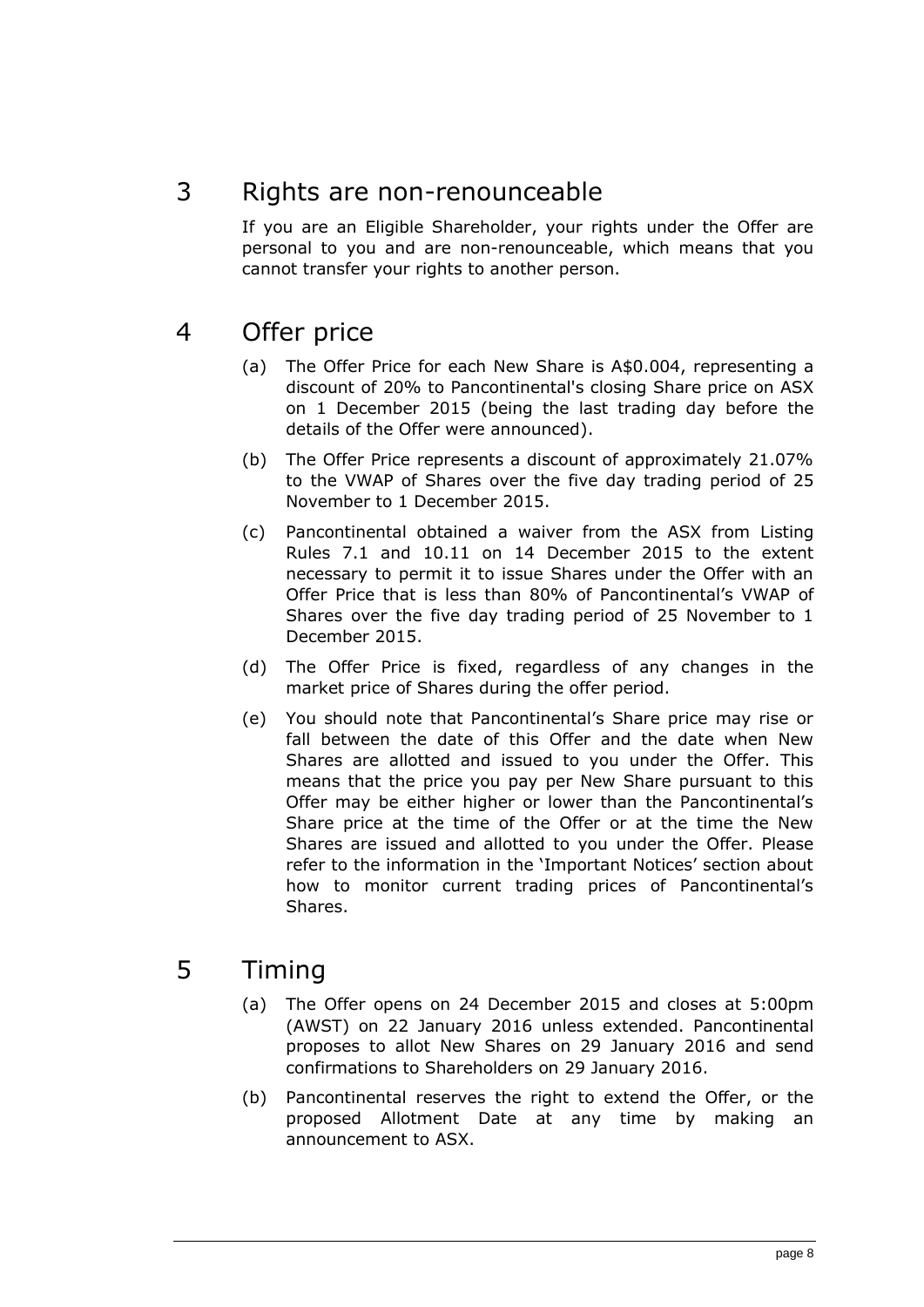### 6 Applying for New Shares

- (a) You may apply for a parcel of New Shares under the Offer with one of the application amounts set out in the table below. The maximum investment under the Offer is A\$15,000.
- <span id="page-10-0"></span>(b) Subject to clause [10,](#page-14-0) the number of New Shares you will receive, at each of the available levels, is set out below:

| <b>Application amount</b> | <b>Number of New Shares</b> |  |  |
|---------------------------|-----------------------------|--|--|
| A\$1,000                  | 250,000                     |  |  |
| A\$3,000                  | 750,000                     |  |  |
| A\$5,000                  | 1,250,000                   |  |  |
| A\$10,000                 | 2,500,000                   |  |  |
| A\$15,000                 | 3,750,000                   |  |  |

- (c) You may not apply for more than A\$15,000 of Shares in aggregate under the Offer, even though you may receive more than one offer, or offers in more than one capacity, under the Offer.
- (d) If you wish to apply for New Shares under the Offer you should either:
	- (i) pay directly via BPAY® on the internet or by telephone, using the details on the Application Form (New Zealand and Hong Kong based Shareholders cannot apply using BPAY® unless they have an Australian bank account).<sup>2</sup> The Application Form does not need to be returned in this case; or
	- (ii) complete the Application Form and forward it with your payment by cheque (or money order) in Australian dollars made payable to "Pancontinental Oil & Gas NL Share Purchase Plan" to the Share Registry, at the address set out on the Application Form. A reply paid envelope is enclosed for the convenience of Australian Shareholders.
- (e) Do not forward cash. Receipts for payment will not be issued.
- (f) Funds paid via BPAY® or Application Forms (with application payments) must be received by the Share Registry by **5:00pm (AWST) on 22 January 2016**. Pancontinental may reject applications received after this time. If your cheque does not clear, your application will not be accepted and you agree to be responsible for any dishonour fees or other costs incurred.

 $\overline{a}$ 

page 9

Applicants should be aware that their own financial institution may implement earlier cut off times with regards to electronic payment, and should take this into consideration when making any electronic payment. It is the responsibility of the applicant to ensure that funds submitted through BPAY are received in time.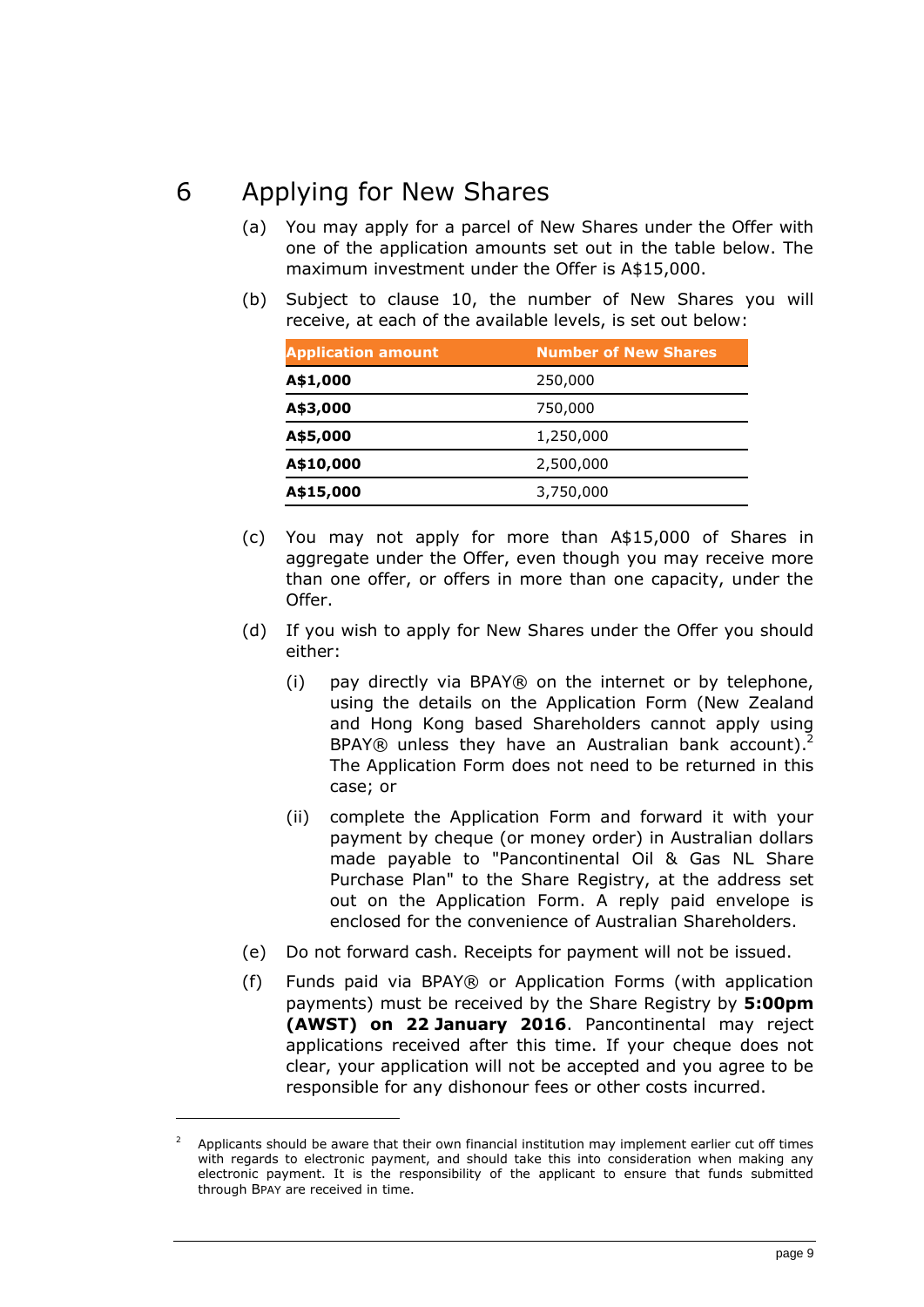- <span id="page-11-1"></span>(g) If your Application Form or application is incomplete, contains errors or is otherwise invalid or defective, Pancontinental may, in its sole discretion, accept, reject, correct or amend your application, issue such number of New Shares to you as it considers appropriate, refund your application money, or take any combination of these actions. Any necessary refund will be paid to you shortly after the close of the Offer. No interest will be paid on any refunded money.
- (h) You cannot withdraw or revoke your application once you have sent in an Application Form or paid via BPAY®.

### <span id="page-11-0"></span>7 Effect of making an application

- (a) If you submit a BPAY® payment or complete and return the Application Form, you:
	- (i) will be deemed to have represented and warranted that you are an Eligible Shareholder, you have read and understood these Terms and Conditions and you subscribe for New Shares in accordance with these Terms and Conditions;
	- (ii) authorise Pancontinental to correct minor errors in your Application Form and to complete the Application Form as contemplated by clause [6\(g\);](#page-11-1)
	- (iii) acknowledge that the market price of Shares may rise or fall between the date of this offer and the Allotment Date and that the Offer Price you pay for the New Shares may exceed the market price of the Shares on the Allotment Date;
	- (iv) accept the risk associated with any refund that may be despatched to you at your address as shown on the Share register;
	- (v) are responsible for any dishonour fees or other costs Pancontinental may incur in presenting a cheque for payment which is dishonoured;
	- (vi) acknowledge that in accordance with relevant New Zealand securities law, a person who, on the Record Date, was registered as a holder of Shares with a New Zealand address but who, as at the time of the Offer no longer holds Shares, is not eligible to participate in the Offer. This Offer is being made to New Zealand resident Shareholders pursuant to the *New Zealand Securities Act (Overseas Companies) Exemption Notice 2013*;
	- (vii) acknowledge that to the extent you hold Shares on behalf of another person resident outside Australia or New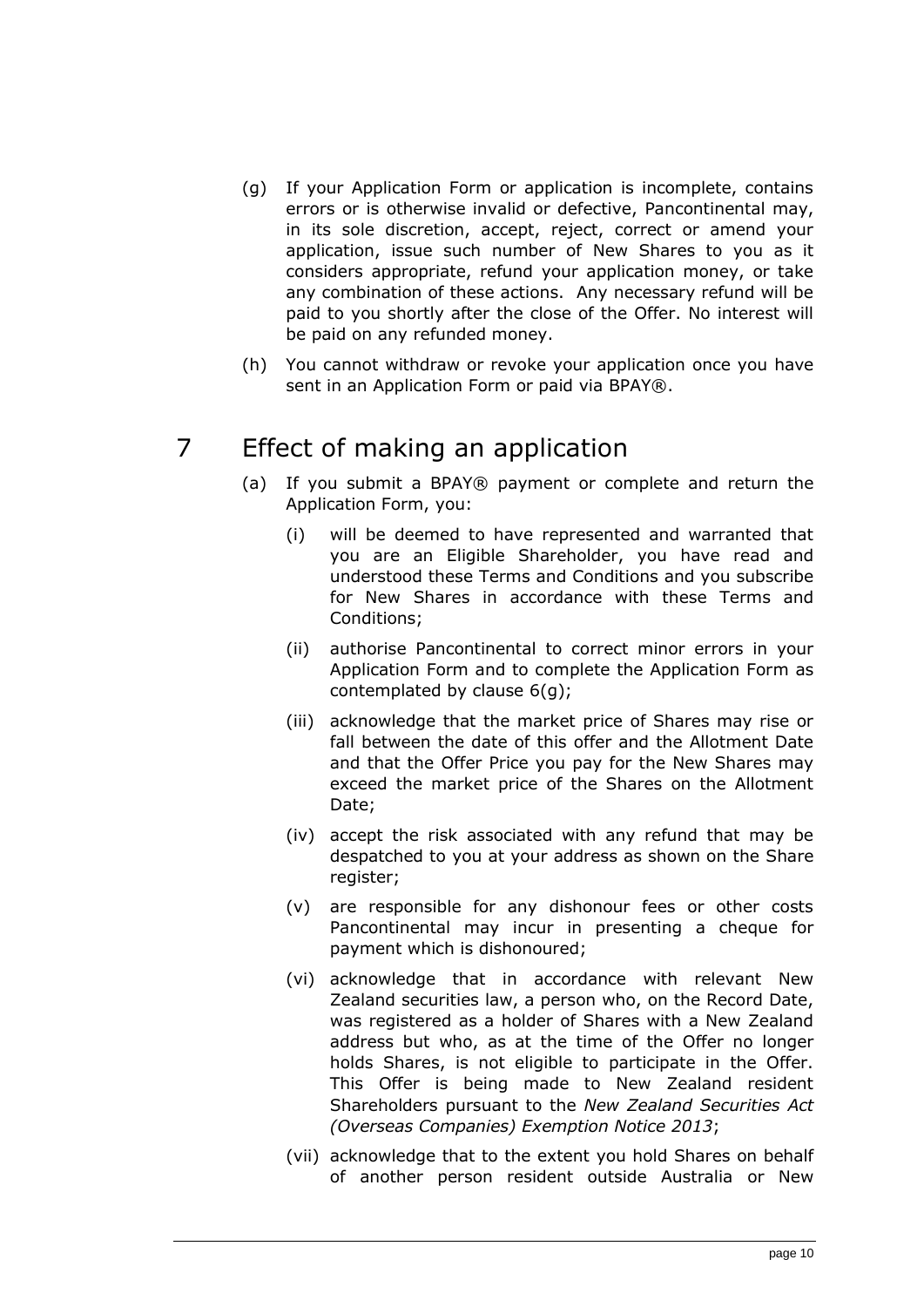Zealand, it is your responsibility to ensure that any application complies with all applicable foreign laws (see the 'Important Notices' section above for further information);

- (viii) acknowledge that the New Shares have not, and will not be, registered under the US Securities Act or the securities laws of any state or other jurisdictions in the United States, or in any other jurisdiction outside Australia, and accordingly, the New Shares purchased under the Offer may not be offered, sold or otherwise transferred except in accordance with an available exemption from, or in a transaction not subject to, the registration requirements of the US Securities Act and any other applicable securities laws;
- (ix) represent and warrant that you are not a US Person, and are not applying under the Offer for or on behalf of a US Person;
- (x) represent and warrant that you have not and will not send any materials relating to the Offer to any person in the United States that is, or is acting for the account or benefit of, a US Person;
- (xi) acknowledge that you have not been provided with investment advice or financial product advice by Pancontinental or the Share Registry and have made your own enquiries before making an investment decision; and
- <span id="page-12-1"></span>(xii) certify that you have not applied for, or instructed a Custodian to apply on your behalf for, New Shares with an application price which, when aggregated with the application price for any Shares issued to you or a Custodian on your behalf under the Offer or any similar Pancontinental arrangement in the 12 months prior to your application, exceeds A\$15,000. This certification by one joint holder of Shares will be effective in respect of the other joint holder(s).
- <span id="page-12-0"></span>(b) if you are a Custodian, you certify:
	- (i) that as at the Record Date, you hold Shares directly or indirectly on behalf of one or more beneficiaries, and that those beneficiaries have instructed you to apply for New Shares;
	- (ii) details of the number of beneficiaries who have instructed you directly or indirectly to apply for New Shares on their behalf, their names and addresses, the number of Shares you hold directly or indirectly on their behalf and the number of New Shares they have instructed you directly or indirectly to apply for are correct;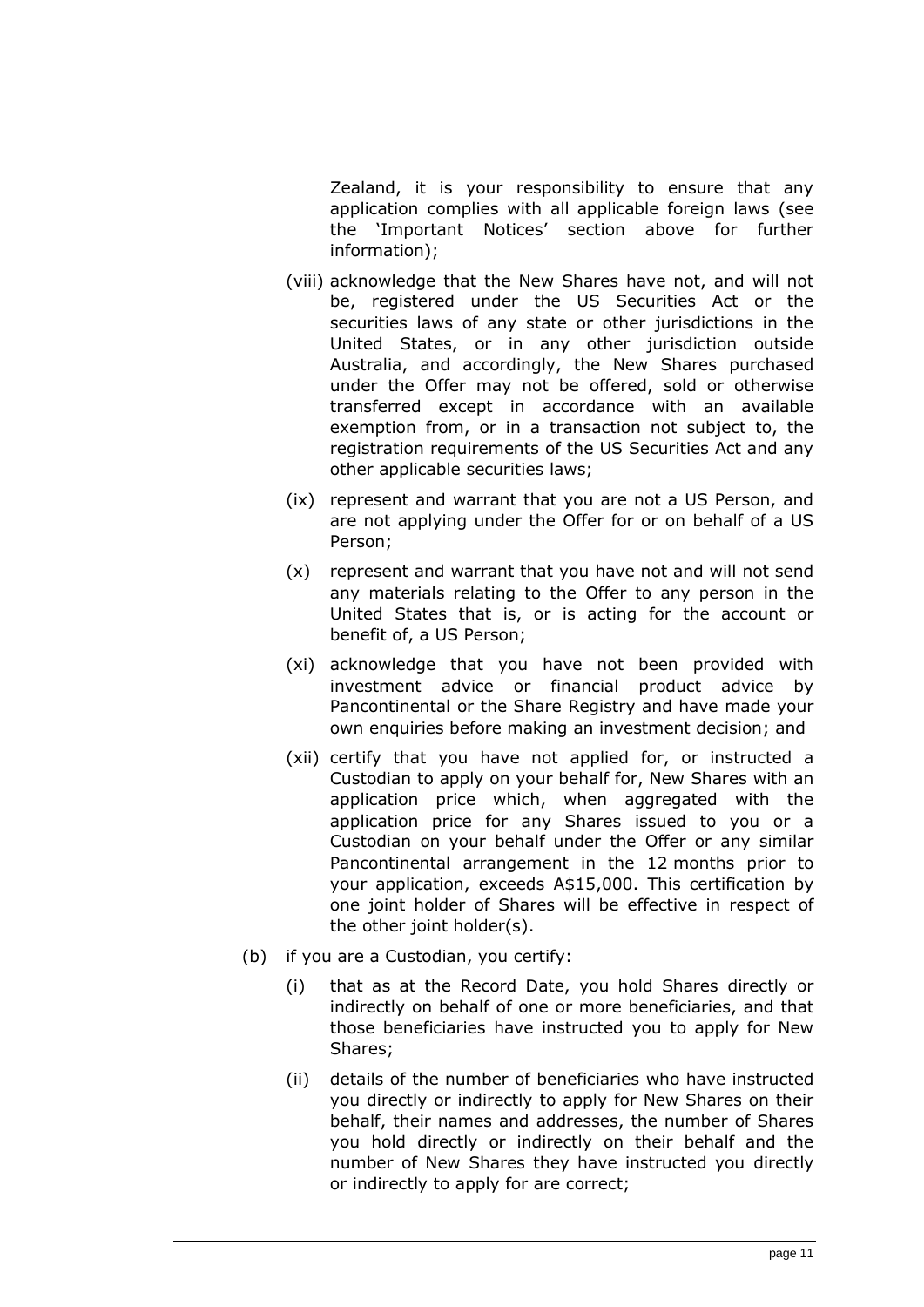- (iii) you have not applied for New Shares directly or indirectly on behalf of any beneficiary with an application price which, when aggregated with the application price for any Shares issued to you (or any other Custodian) on behalf of that beneficiary under the Offer or any similar Pancontinental arrangement in the 12 months prior to your application, exceeds A\$15,000; and
- (iv) where you hold Shares on behalf of a beneficiary indirectly, through one or more interposed Custodians, the name and address of each interposed Custodian; and
- (v) you:
	- (A) hold an Australian Financial Services Licence that covers the provision of a custodial or depositary service (within the meaning given by section 766E of the Corporations Act) or which includes a condition requiring the holder to comply with the requirements to operate an IDPS (as defined in ASIC Class Order 13/763);
	- (B) do not hold an Australian Financial Services Licence for the provision of a custodial or depositary service as described in the Class Order and are exempt from the requirement to hold such a licence; or
	- (C) otherwise meet the definition of Custodian in the Class Order.
- <span id="page-13-0"></span>(c) Custodians wishing to participate on behalf of one or more beneficiaries should contact the Share Registry to obtain more information on how to apply and the form of certification to be given.
- (d) Please note that if you hold Shares in the capacity of a trustee or a nominee for another person but you do not hold an Australian Financial Services Licence of the kind described in clause [7\(b\)](#page-11-0) above and you are not exempt from the requirement to hold such a licence as described in the Class Order, you cannot participate for beneficiaries in the manner outlined in clause [7\(b\)](#page-11-0) above. In this case, the rules for multiple registered holdings as described in clause [2\(c\)](#page-8-3) apply.

8 Rights attached to the New Shares

#### New Shares issued under the Offer will rank equally with existing Shares and will carry the same voting rights, dividend rights and other entitlements as at the Allotment Date. Pancontinental will apply for the New Shares to be quoted on ASX.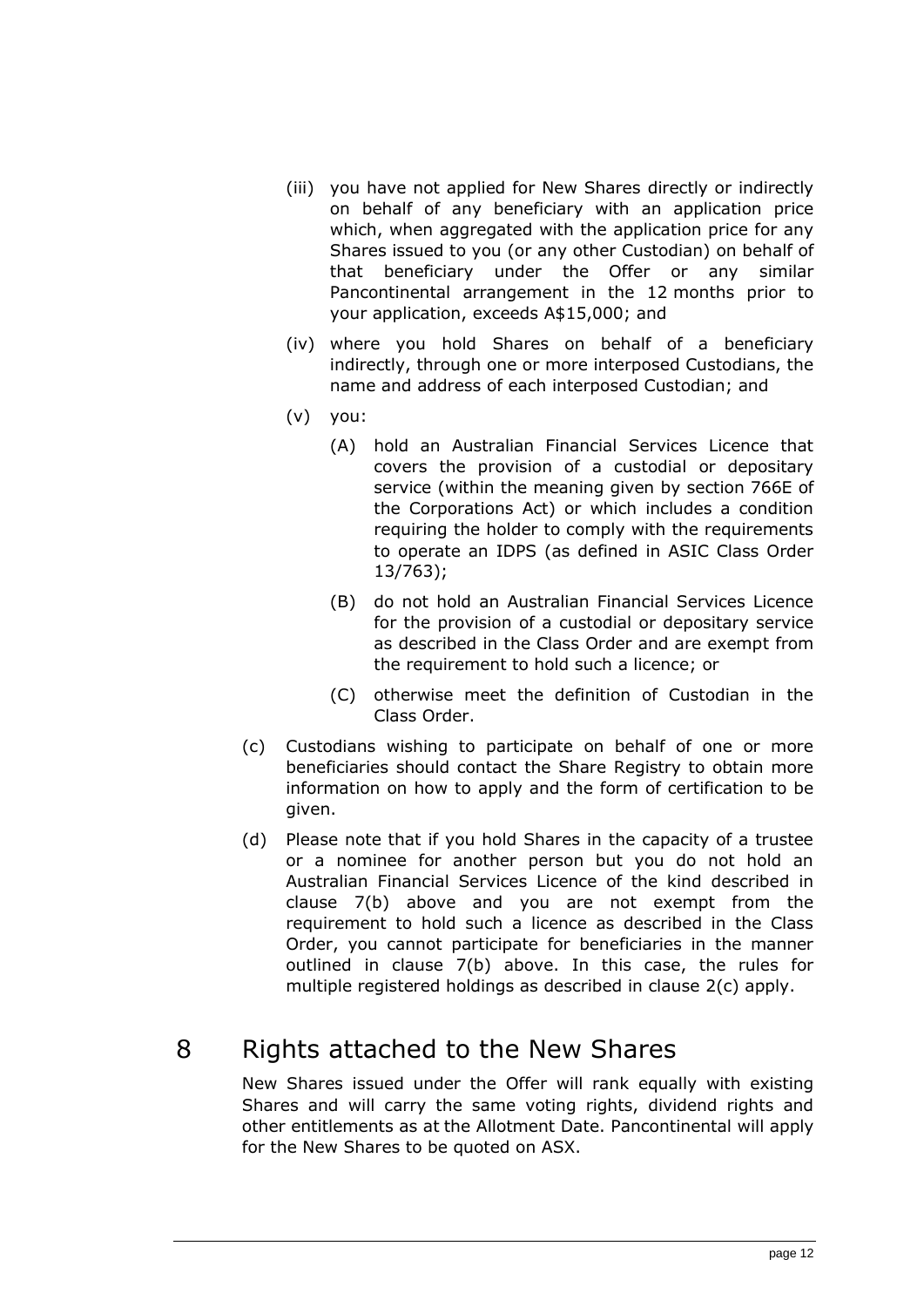### 9 Costs of participation

No brokerage, commissions or other transaction costs will be payable by Eligible Shareholders in respect of the application for, and allotment of, New Shares under the Offer.

### <span id="page-14-0"></span>10 Applications may be scaled back

- (a) Pancontinental may in its discretion scale back applications for New Shares to the extent and in the manner it sees fit. If there is a scale back you may receive less than the parcel of New Shares for which you have applied. Decisions made by Pancontinental regarding any scale back will be final.
- (b) If the scale back produces a fractional number of New Shares when applied to your parcel, the number of New Shares you will be allocated will be rounded down to the nearest whole number of New Shares.
- (c) In the event of a scale back, the difference between the application monies received, and the number of New Shares allocated to you multiplied by the Offer Price, will be refunded by Pancontinental, without interest, following allotment.

### 11 Rejection of applications

Pancontinental may accept or reject your application for New Shares at its discretion. Pancontinental may reject your application in the following circumstances (among others):

- (a) your Application Form is incorrectly completed, incomplete or otherwise determined by Pancontinental to be invalid;
- (b) you have paid less than A\$1,000 to apply for New Shares;
- (c) your cheque is dishonoured or the cheque, bank draft or money order that you enclose with your Application Form is not made out for the amount corresponding to the value of the parcel of New Shares you have applied for;
- (d) your BPAY® payment is incomplete or invalid;
- (e) it appears that you are applying to acquire New Shares with an aggregate application amount in excess of A\$15,000;
- (f) you are a Custodian and you have not provided the required documentation (refer to clause [7\(c\)\)](#page-13-0);
- (g) your Application Form or BPAY® payment is received after 5:00pm (AWST) on 22 January 2016. Late payments will be refunded or rejected, without interest, as soon as practicable following the issue of New Shares; or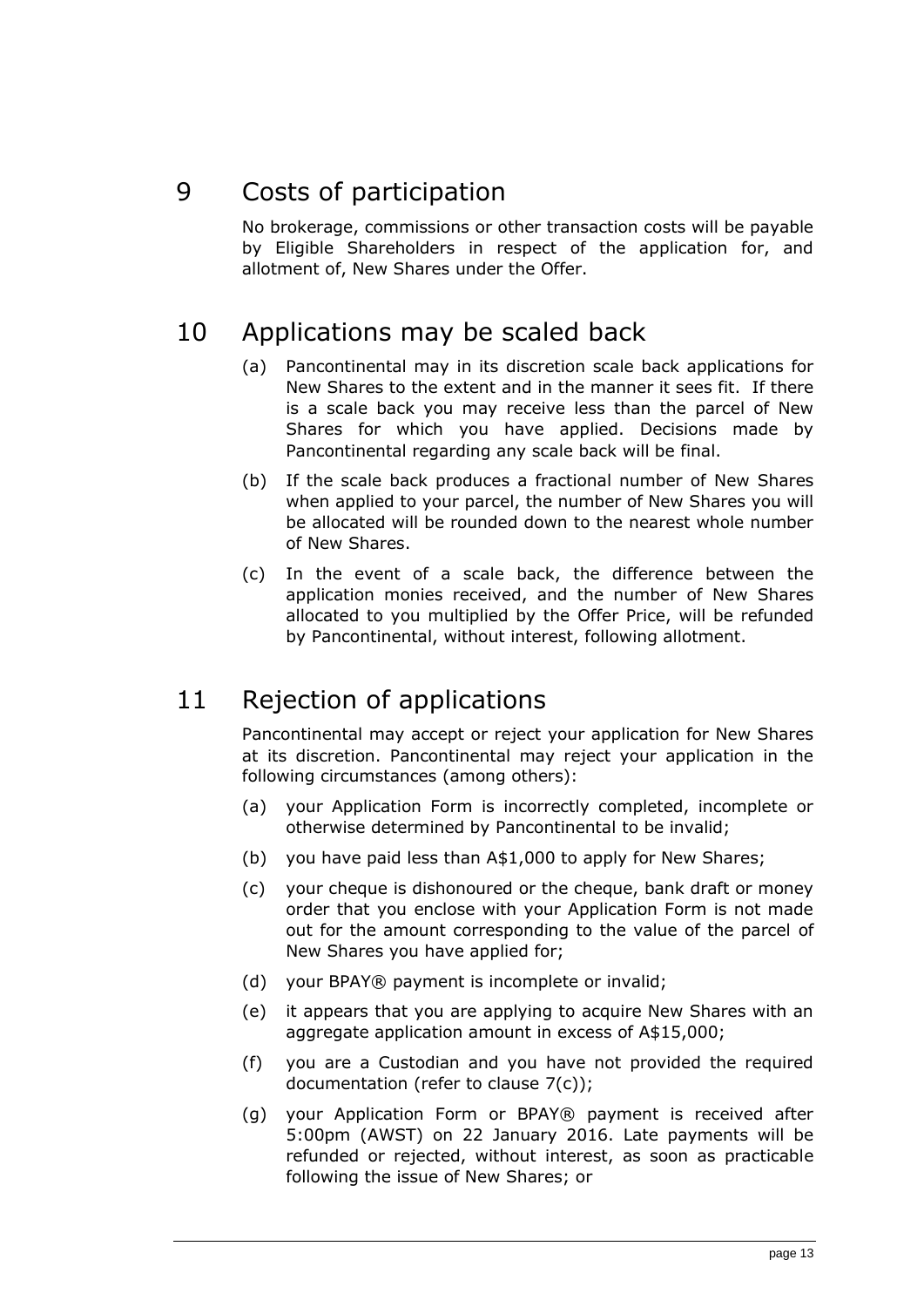(h) Pancontinental believes you are not an Eligible Shareholder (subject to compliance with any applicable ASIC or ASX requirements).

### 12 Refunds

- (a) Refunds pursuant to the Offer may be paid under various circumstances. For example, if applications are made incorrectly the entire payment may be refunded, or if allocations are scaled back a partial refund may be made.
- (b) If a refund is made, payment will be by cheque mailed to your address as shown on Pancontinental's Share register.
- (c) You will not receive any interest on funds refunded to you.
- (d) Any refund made to you is despatched at your risk.

### 13 United States

- (a) Participation in the Offer is not being offered, directly or indirectly, in the United States or to any person that is, or is acting for the account or benefit of, a US Person. This document and any related offering documents must not be mailed or otherwise transmitted or distributed in or into the United States or to any person that is, or is acting for the account or benefit of, a US Person. Participation in the Offer, directly or indirectly, in violation of these restrictions is not permitted, and any such participation will be invalid.
- (b) This document is not an offer of securities for sale in the United States or to any person that is, or is acting for the account or benefit of, a US Person. Pancontinental's Shares have not been, and will not be, registered under the US Securities Act and may not be offered, sold or delivered, directly or indirectly, in the United States or to any person that is, or is acting for the account or benefit of, a US Person, except in accordance with an available exemption from registration.
- (c) Because of the legal restrictions summarised above, you must not send copies of any Offer materials to any of your clients (or any other person) in the United States or to any person that is, or is acting for the account or benefit of, a US Person. Consistent with the warranties set out above, you are also advised not to submit any Application Form or make payment by BPAY® or otherwise in respect of the purchase of New Shares under the Offer on behalf of any of your clients (or any other person) in the United States or that is, or is acting for the account or benefit of, a US Person. Failure to comply with these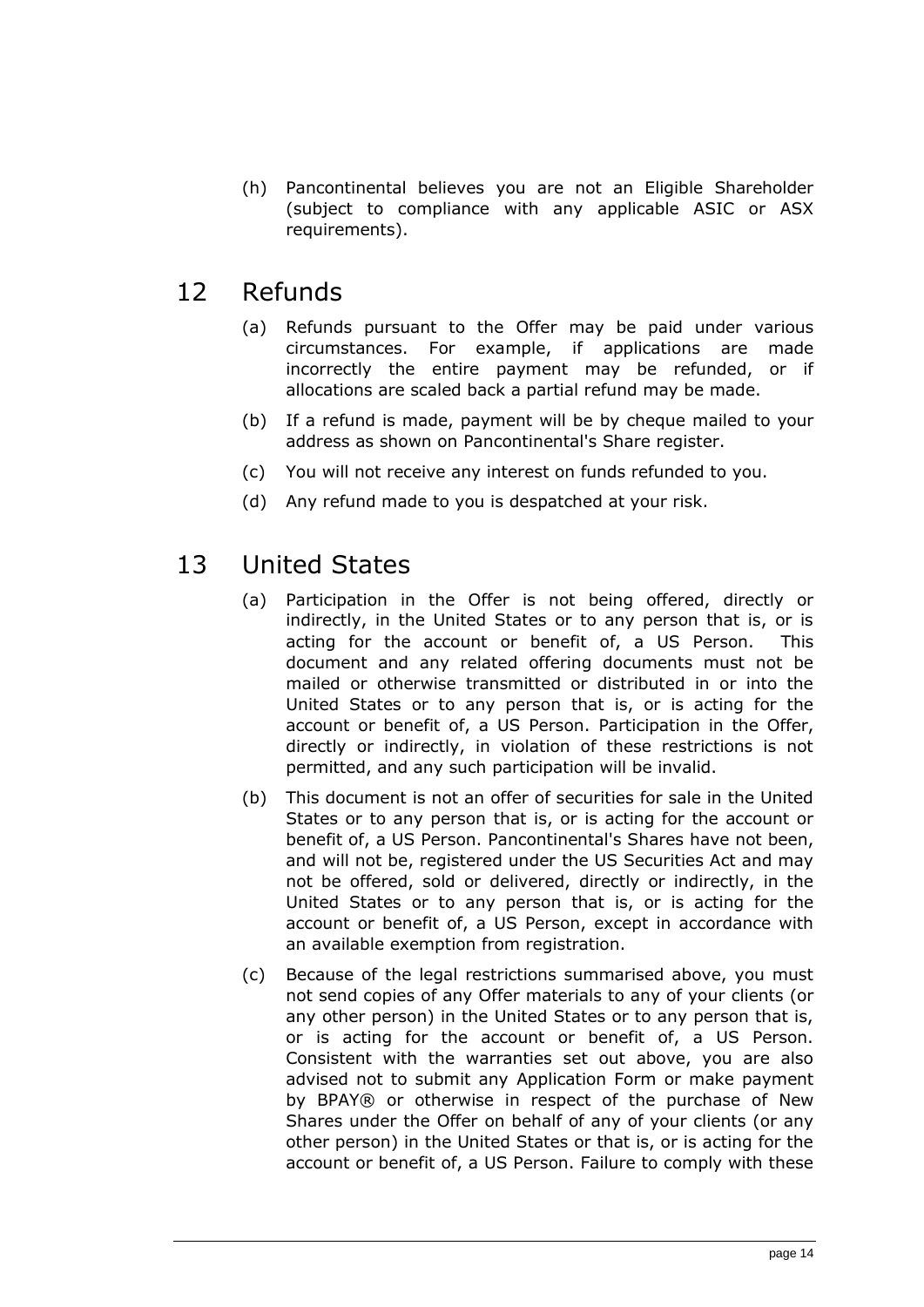restrictions may result in violations of applicable securities laws.

### 14 Dispute resolution

Pancontinental reserves the right to settle in any manner it thinks fit, any difficulties, anomalies or disputes which may arise in connection with or by reason of the operation of the Offer and the decision of Pancontinental will be conclusive and binding on all Shareholders and other persons to whom the determination relates.

#### 15 Waiver, amendment, suspension and termination

- (a) Pancontinental may, in its discretion, waive compliance with any provision of these Terms and Conditions, amend or vary these Terms and Conditions or suspend, withdraw or terminate the Offer at any time. Any such waiver, amendment, variation, suspension, withdrawal or termination will be binding on all Eligible Shareholders even where Pancontinental does not notify you of the event.
- (b) Pancontinental is not liable for loss, cost or expense arising out of any exercise of its discretions under these Terms and Conditions.

### 16 ASIC relief

- (a) The Offer is made in accordance with the Class Order. The Class Order grants relief from the requirement to prepare a prospectus for the offer of New Shares up to A\$15,000 under the Offer, subject to certain terms and conditions.
- (b) In accordance with the terms of the Class Order, on 11 December 2015 Pancontinental gave a notice to ASX that complies with section 708A(6) of the Corporations Act.

### 17 Governing law

These Terms and Conditions are governed by the laws in force in Western Australia.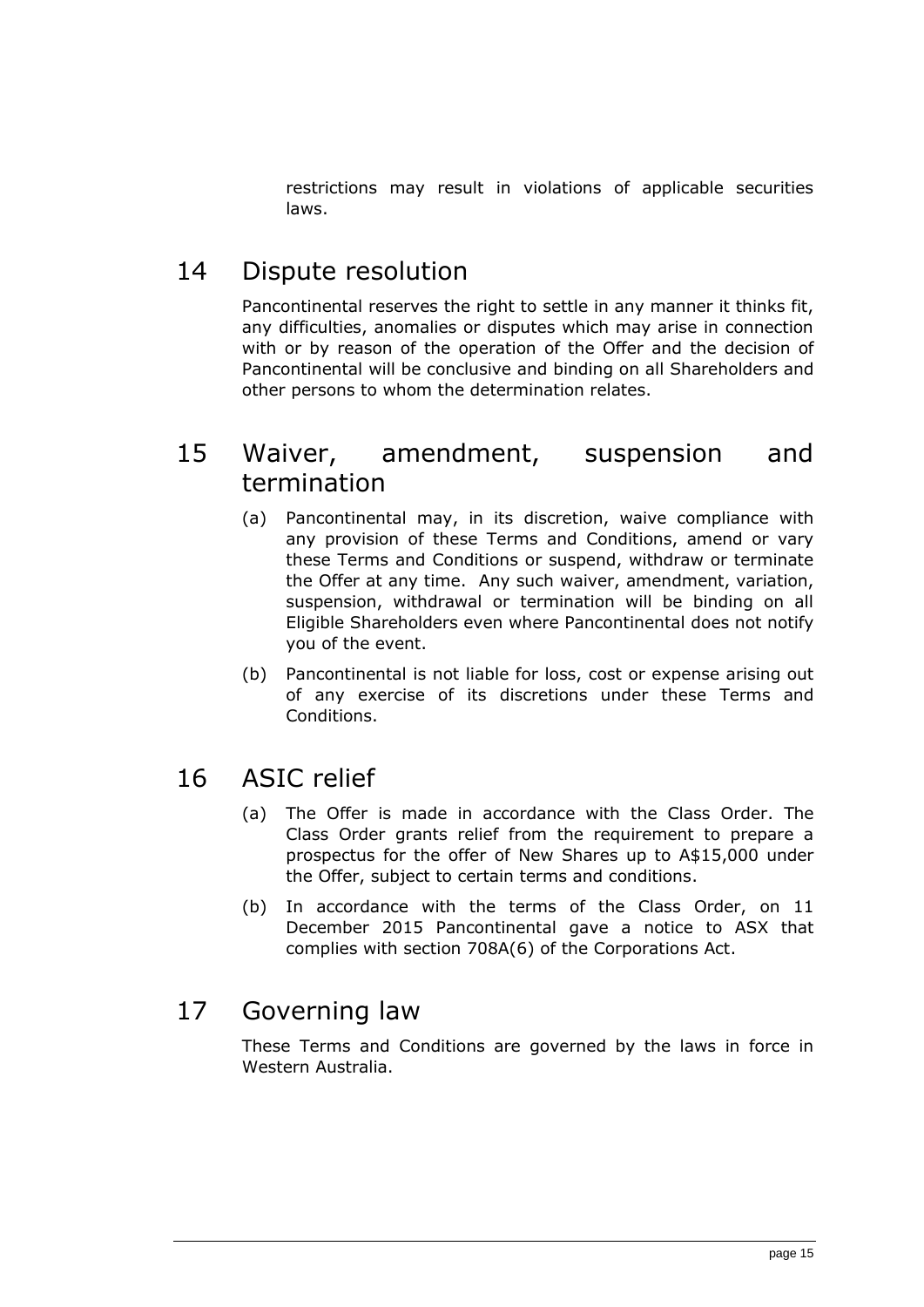### 18 Binding terms

By accepting the offer to purchase New Shares under the Offer, you agree to be bound by these Terms and Conditions and the constitution of Pancontinental.

### <span id="page-17-0"></span>19 No underwriting

The Offer is not currently underwritten. However, the Directors reserve the right to obtain an underwriter at any stage in accordance with the Corporations Act and the Listing Rules. Subject to any underwriting, Pancontinental reserves the right to place any shortfall under the Offer in accordance with its share issue capacity under the Listing Rules.

#### 20 Right to withdraw

Pancontinental reserves the right to withdraw the Offer at any time.

### <span id="page-17-1"></span>21 Glossary

In this document, the following terms have these meanings:

| <b>Definition</b>       | <b>Meaning</b>                                                                 |  |  |
|-------------------------|--------------------------------------------------------------------------------|--|--|
| <b>Allotment Date</b>   | The date the New Shares are allotted, expected to<br>be 29 January 2016.       |  |  |
| <b>Application Form</b> | The application form which accompanies this Share<br>Purchase Plan Offer.      |  |  |
| <b>ASIC</b>             | Australian Securities and Investments Commission.                              |  |  |
| <b>ASX</b>              | ASX Limited or the Australian Securities Exchange,<br>as the context requires. |  |  |
| <b>AWST</b>             | Australian Western Standard Time.                                              |  |  |
| <b>Class Order</b>      | ASIC class order CO 09/425.                                                    |  |  |
| <b>Corporations Act</b> | Corporations Act 2001 (Cth).                                                   |  |  |
| <b>Custodian</b>        | The meaning given in the Class Order.                                          |  |  |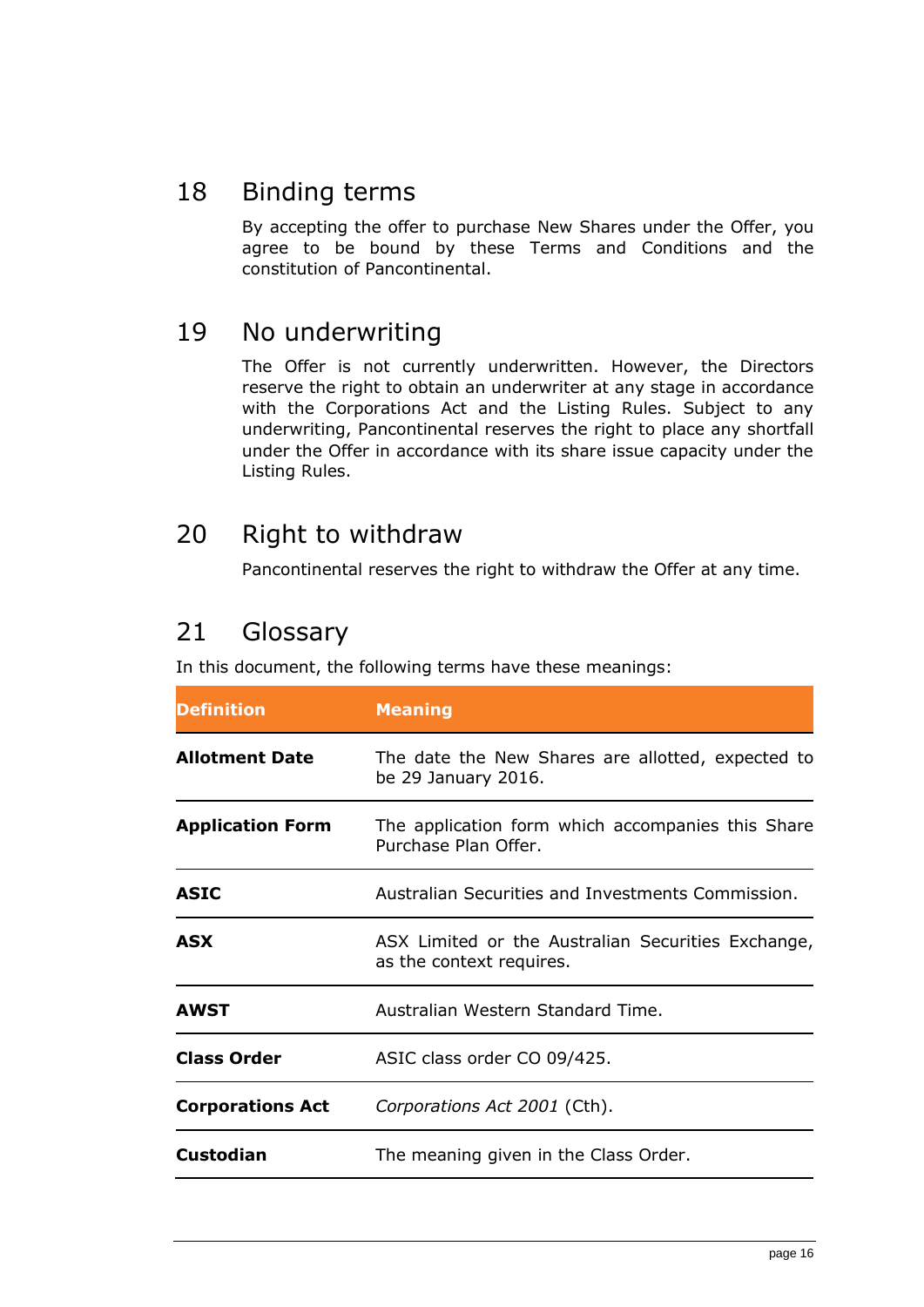| <b>Definition</b>                          | <b>Meaning</b>                                                                                                                     |  |  |  |  |
|--------------------------------------------|------------------------------------------------------------------------------------------------------------------------------------|--|--|--|--|
| <b>Eligible</b><br><b>Shareholder</b>      | A person who is eligible to participate in the Offer in<br>with clause 2 of the Terms<br>accordance<br>and<br>Conditions.          |  |  |  |  |
| <b>Listing Rules</b>                       | The official listing rules of the ASX.                                                                                             |  |  |  |  |
| <b>New Shares</b>                          | The Shares offered in the Share Purchase Plan Offer.                                                                               |  |  |  |  |
| <b>Offer</b>                               | The offer of New Shares in the Share Purchase Plan<br>Offer.                                                                       |  |  |  |  |
| <b>Offer Price</b>                         | A\$0.004 per New Share.                                                                                                            |  |  |  |  |
| <b>Pancontinental</b>                      | Pancontinental Oil & Gas NL ACN 003 029 543.                                                                                       |  |  |  |  |
| <b>Placement</b>                           | The Company's placement to institutional<br>and<br>professional investors which raised approximately<br>A\$738,000 (before costs). |  |  |  |  |
| <b>Record Date</b>                         | The date for determining a Shareholder's eligibility<br>to participate under the Offer, being 5:00pm (AWST)<br>on 3 December 2015. |  |  |  |  |
| <b>Share Purchase</b><br><b>Plan Offer</b> | This document.                                                                                                                     |  |  |  |  |
| <b>Share Registry</b>                      | Advanced Share Registry Services Ltd ACN 127 175<br>946.                                                                           |  |  |  |  |
| <b>Shares</b>                              | Fully paid ordinary shares in Pancontinental.                                                                                      |  |  |  |  |
| <b>Terms and</b><br><b>Conditions</b>      | The terms and conditions of the Offer set out on<br>pages 7 to 17 of this Share Purchase Plan Offer.                               |  |  |  |  |
| <b>US Person</b>                           | A "U.S. person" as defined in Regulation S under the<br><b>US Securities Act.</b>                                                  |  |  |  |  |
| <b>US Securities Act</b>                   | US Securities Act of 1933, as amended.                                                                                             |  |  |  |  |
| VWAP                                       | Volume weighted average price.                                                                                                     |  |  |  |  |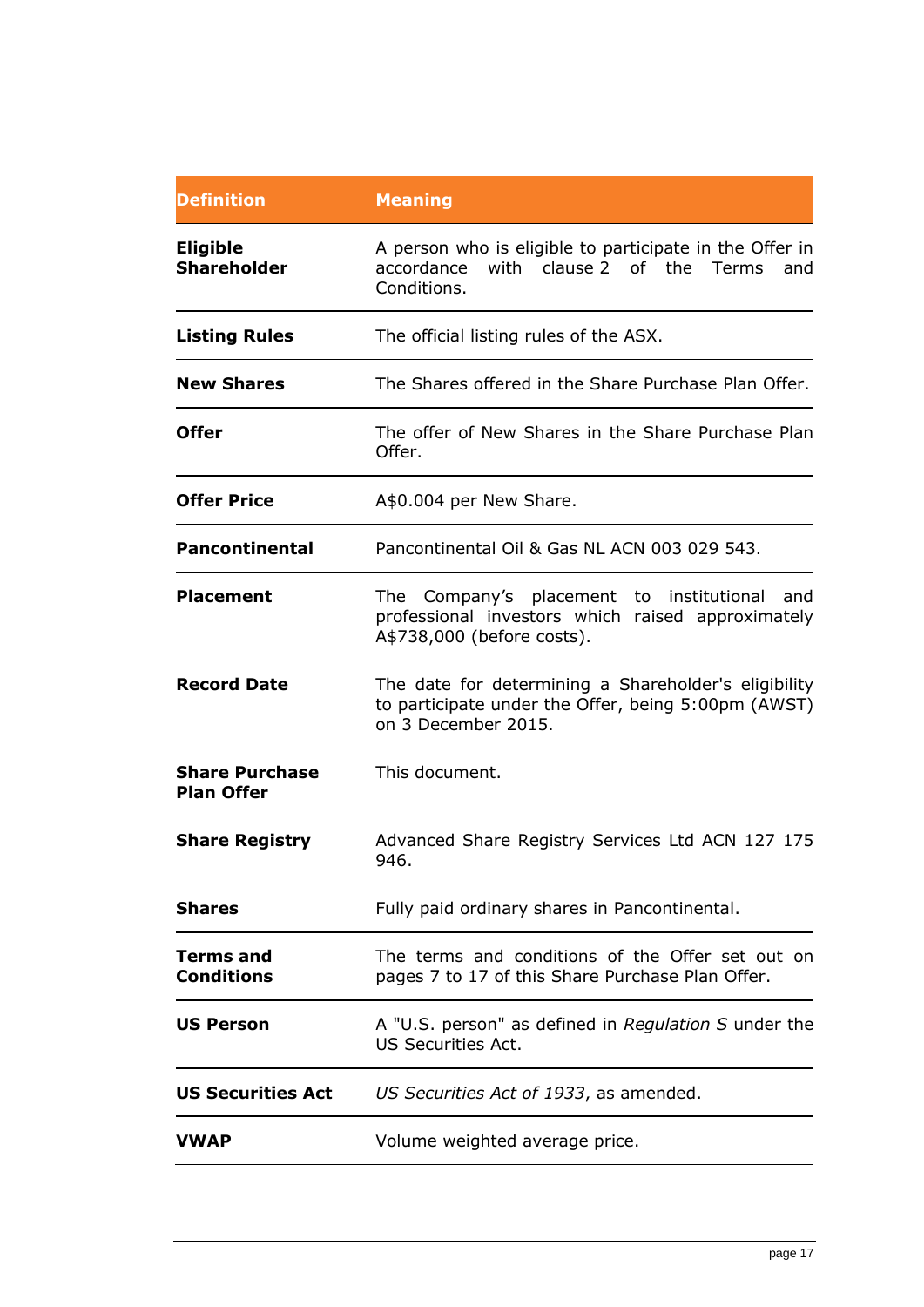#### **PANCONTINENTAL OIL & GAS NL**

ACN 003 029 543

#### **Please return completed form to:**

Advanced Share Registry Ltd PO Box 1156, Nedlands Western Australia 6909 Tel: (61 8) 9389 8033 Fax: (61 8) 9262 3723

**Investor Website:**

www.advancedshare.com.au

For your security keep your SRN/HIN confidential

#### **SHARE PURCHASE PLAN APPLICATION FORM**

#### **IMPORTANT:**

**This personalised form can only be used in relation to the securityholding represented by the SRN or HIN printed above. This is an important document which requires your immediate attention. If you are in any doubt as to how to deal with this form please consult your financial or other professional adviser.**

Pursuant to the terms and conditions of the Pancontinental Oil & Gas NL Share Purchase Plan (**SPP**) contained in the offer document sent to Pancontinental Oil & Gas NL (**Company**) securityholders on 24 December 2015 (**Offer Document**), the Company is offering eligible securityholders the opportunity to purchase fully paid ordinary shares in the Company (**Shares**) up to a maximum value of A\$15,000 per eligible securityholder, subject to a minimum application of A\$1,000.

#### **If you do not wish to purchase additional shares under this offer there is no need to take action.**

By making your payment, you agree to be bound by the constitution of the Company and agree that the submission of this payment constitutes an irrevocable offer to you by the Company to subscribe for Shares on the terms of Offer Document. In addition, by submitting the slip below you certify that the aggregate of the application price paid by you for:

- the Shares the subject of the slip below; and
- any other Shares and interests in the class applied for by you under the SPP or any similar arrangement in the 12 months prior to the date of submission of the slip below, does not exceed \$15,000.00.

#### **METHOD OF ACCEPTANCE**

You can apply for Shares and make your payment utilising one of the payment options detailed overleaf.

The Company may make determinations in any manner it thinks fit, in relation to any difficulties, anomalies or disputes which may arise in connection with or by reason of the operation of the SPP whether generally or in relation to any participant or application. Any determinations by the Company will be conclusive and binding on all eligible securityholders and other persons to whom the determination relates. The Company reserves the right to waive strict compliance with any provision of the terms and conditions of the SPP, to amend or vary those terms and conditions and to suspend or terminate the SPP at any time. Any such amendment, variation, suspension or termination will be binding on all eligible securityholders even where the Company does not notify you of that event.





**These share amounts may be subject to scale back in accordance with terms of the Offer Document.**

**Payment details – Please note that funds are unable to be directly debited from you bank account:**

| <b>Drawer</b> | <b>Cheque number</b> | <b>Branch or BSB</b> | <b>Account number</b> | Amount |
|---------------|----------------------|----------------------|-----------------------|--------|
|               |                      |                      |                       | שר     |

#### **Make your cheque or bank draft payable to Pancontinental Oil & Gas NL Share Purchase Plan Contact Details**

Please provide your contact details in case we need to speak to you about this slip **Name of contact person Contact person's daytime telephone number**